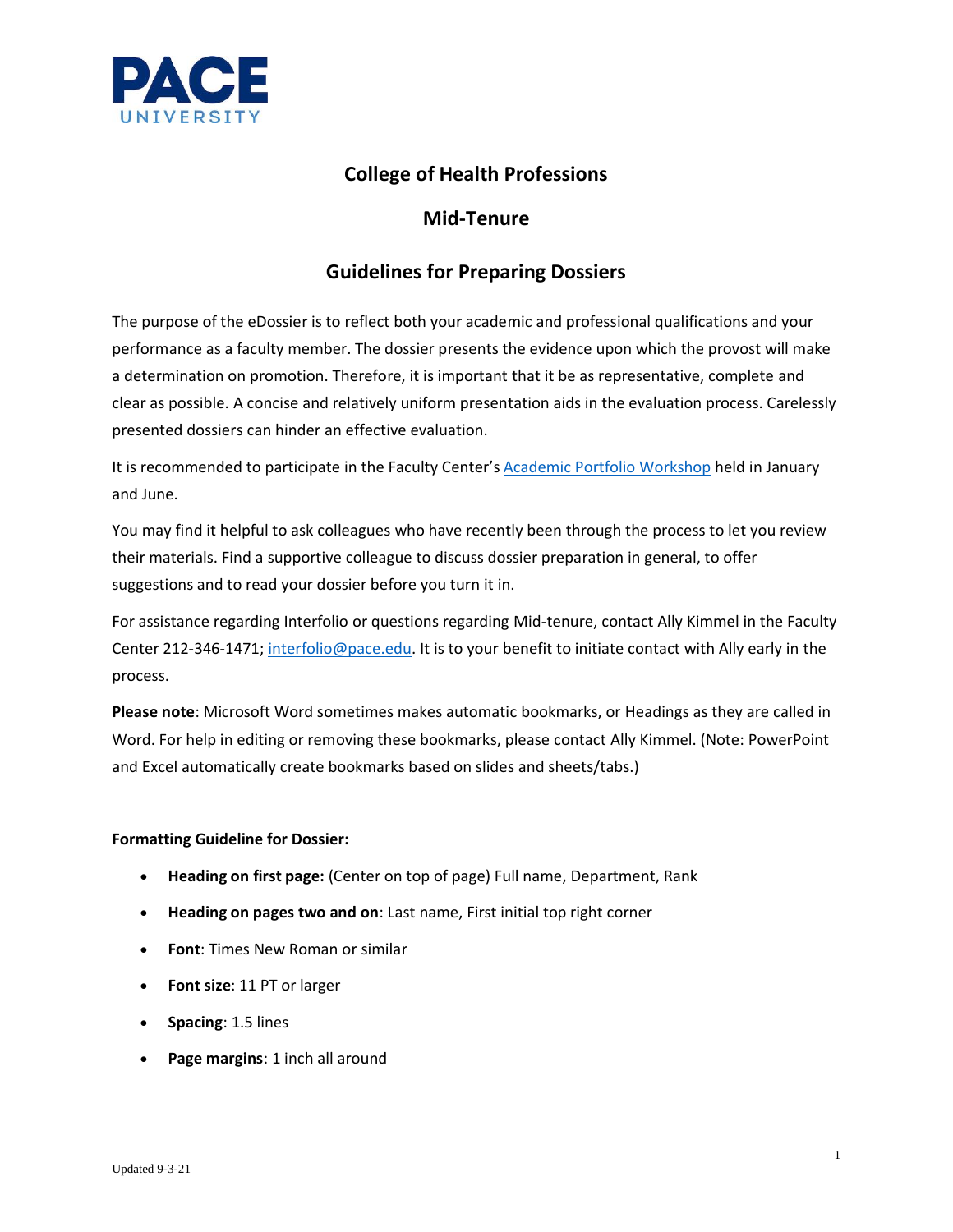

# *Section 1: Curriculum Vitae – Length ≤ 15 pages*

The curriculum vitae is a factual summary of your career.

#### *Section 2: An Executive Summary – Length = 1 page*

The executive summary highlights your accomplishments and expertise in the areas of teaching, professional/practicum (if appropriate), and service.

#### *Section 3: Teaching Statement – Length ≤ 5 pages*

This statement should include:

- Teaching Philosophy
- Teaching Responsibilities Include any courses you developed
- Teaching Evaluations
- Future Teaching Goals

#### *Section 4: Scholarship/Research Statement - Length ≤ 5 pages*

This statement should include:

- Introduction to your research or scholarship work.
- A description of your scholarship and its impact, influence, and importance in your discipline.
- Published work, work in progress with anticipated completion dates, and grants, applied for and received, or approved and not funded (substantiated by documents), is appropriate.
- Other means used to share research findings, knowledge, creative or artistic work and thinking, such as presentations at professional meetings, seminars, exhibitions, performances, or public forums.
- Specify dates, sponsoring organizations, locations, and nature of participation (e.g., coordinator, presenter, or panelist; titles of sessions/papers, etc.).

### *Section 5: Service Statement - Length ≤ 5 pages*

This statement should include:

- Internal Service A list of your internal service at the department, school, and/or university levels; this list can be bulleted.
- External Service A list of your external service that is relevant at the community, local, national, and/or international, professional levels; this list can be bulleted.